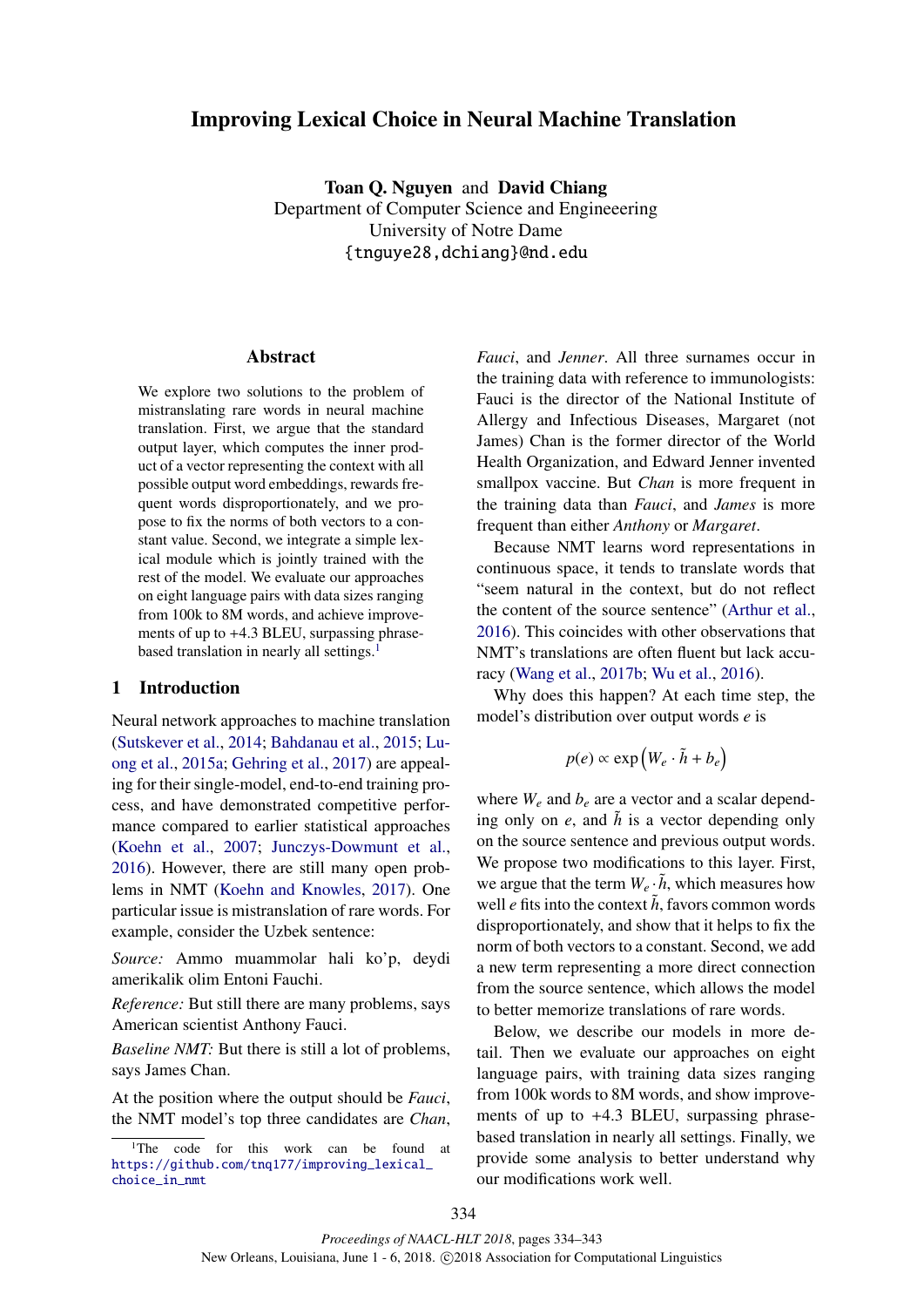|                               |      | ha-en tu-en hu-en |      |
|-------------------------------|------|-------------------|------|
| untied embeddings             | 17.2 | 11.5              | 26.5 |
| tied embeddings               | 17.4 | 13.8              | 26.5 |
| don't normalize $\tilde{h}_t$ | 18.6 | 142               | 27.1 |
| normalize $\tilde{h}_t$       | 20.5 | 161               | 28.8 |

Table 1: Preliminary experiments show that tying target embeddings with output layer weights performs as well as or better than the baseline, and that normalizing  $\tilde{h}$  is better than not normalizing  $\hat{h}$ . All numbers are BLEU scores on development sets, scored against tokenized references.

## 2 Neural Machine Translation

Given a source sequence  $f = f_1 f_2 \cdots f_m$ , the goal of NMT is to find the target sequence  $e =$  $e_1e_2 \cdots e_n$  that maximizes the objective function:

$$
\log p(e | f) = \sum_{t=1}^{n} \log p(e_t | e_{lt}, f).
$$

We use the *global attentional* model with *general scoring function* and *input feeding* by Luong et al. (2015a). We provide only a very brief overview of this model here. It has an encoder, an attention, and a decoder. The encoder converts the words of the source sentence into *word embeddings*, then into a sequence of *hidden states*. The decoder generates the target sentence word by word with the help of the attention. At each time step *t*, the attention calculates a set of *attention weights*  $a_t(s)$ *. These attention weights are used to* form a weighted average of the encoder hidden states to form a *context vector*  $c_t$ . From  $c_t$  and the hidden state of the decoder are computed the *attentional hidden state*  $\tilde{h}_t$ . Finally, the predicted probability distribution of the *t*'th target word is:

$$
p(e_t \mid e_{< t}, f) = \text{softmax}(W^o \tilde{h}_t + b^o). \tag{1}
$$

The rows of the output layer's weight matrix *W<sup>o</sup>* can be thought of as embeddings of the output vocabulary, and sometimes are in fact tied to the embeddings in the input layer, reducing model size while often achieving similar performance (Inan et al., 2017; Press and Wolf, 2017). We verified this claim on some language pairs and found out that this approach usually performs better than without tying, as seen in Table 1. For this reason, we always tie the target embeddings and *W<sup>o</sup>* in all of our models.

#### 3 Normalization

The output word distribution (1) can be written as:

$$
p(e) \propto \exp\left(||W_e|| \, ||\tilde{h}|| \cos \theta_{W_e, \tilde{h}} + b_e\right),\,
$$

where  $W_e$  is the embedding of  $e$ ,  $b_e$  is the  $e$ 'th component of the bias  $b^o$ , and  $\theta_{W_e,\tilde{h}}$  is the angle between  $W_e$  and  $\tilde{h}$ . We can intuitively interpret the terms as follows. The term  $\|\tilde{h}\|$  has the effect of sharpening or flattening the distribution, reflecting whether the model is more or less certain in a particular context. The cosine similarity  $\cos \theta_{W_{\alpha} \tilde{h}}$ measures how well *e* fits into the context. The bias  $b_e$  controls how much the word *e* is generated; it is analogous to the language model in a log-linear translation model (Och and Ney, 2002).

Finally,  $||W_e||$  also controls how much *e* is generated. Figure 1 shows that it generally correlates with frequency. But because it is multiplied by  $\cos \theta_{W_{\perp} \tilde{h}}$ , it has a stronger effect on words whose embeddings have direction similar to  $\tilde{h}$ , and less effect or even a negative effect on words in other directions. We hypothesize that the result is that the model learns  $\|W_e\|$  that are disproportionately large.

For example, returning to the example from Section 1, these terms are:

| Jenner |           |           |                                                                                                                                                    |
|--------|-----------|-----------|----------------------------------------------------------------------------------------------------------------------------------------------------|
|        | 4.69 19.5 | 5.23 19.5 | $  W_e  $ $  \tilde{h}  $ $\cos \theta_{W_e, \tilde{h}}$ $b_e$ logit<br>$5.25$ 19.5 0.144 $-1.53$ 13.2<br>$0.154 -1.35$ 12.8<br>$0.120 -1.59 10.7$ |

Observe that  $\cos \theta_{W_e, h}$  and even  $b_e$  both favor the correct output word *Fauci*, whereas  $||W_e||$  favors the more frequent, but incorrect, word *Chan*. The most frequently-mentioned immunologist trumps other immunologists.

To solve this issue, we propose to fix the norm of all target word embeddings to some value *r*. Followingthe weight normalization approach of Salimans and Kingma (2016), we reparameterize  $W_e$  as  $r \frac{v_e}{||v_e||}$  $\frac{v_e}{\|v_e\|}$ , but keep *r* fixed.

A similar argument could be made for  $\|\tilde{h}_t\|$ : because a large  $\|\tilde{h}_t\|$  sharpens the distribution, causing frequent words to more strongly dominate rare words, we might want to limit it as well. We compared both approaches on a development set and found that replacing  $\tilde{h}_t$  in equation (1) with  $r \frac{\tilde{h}_t}{\|\tilde{h}_t\|}$ indeed performs better, as shown in Table 1.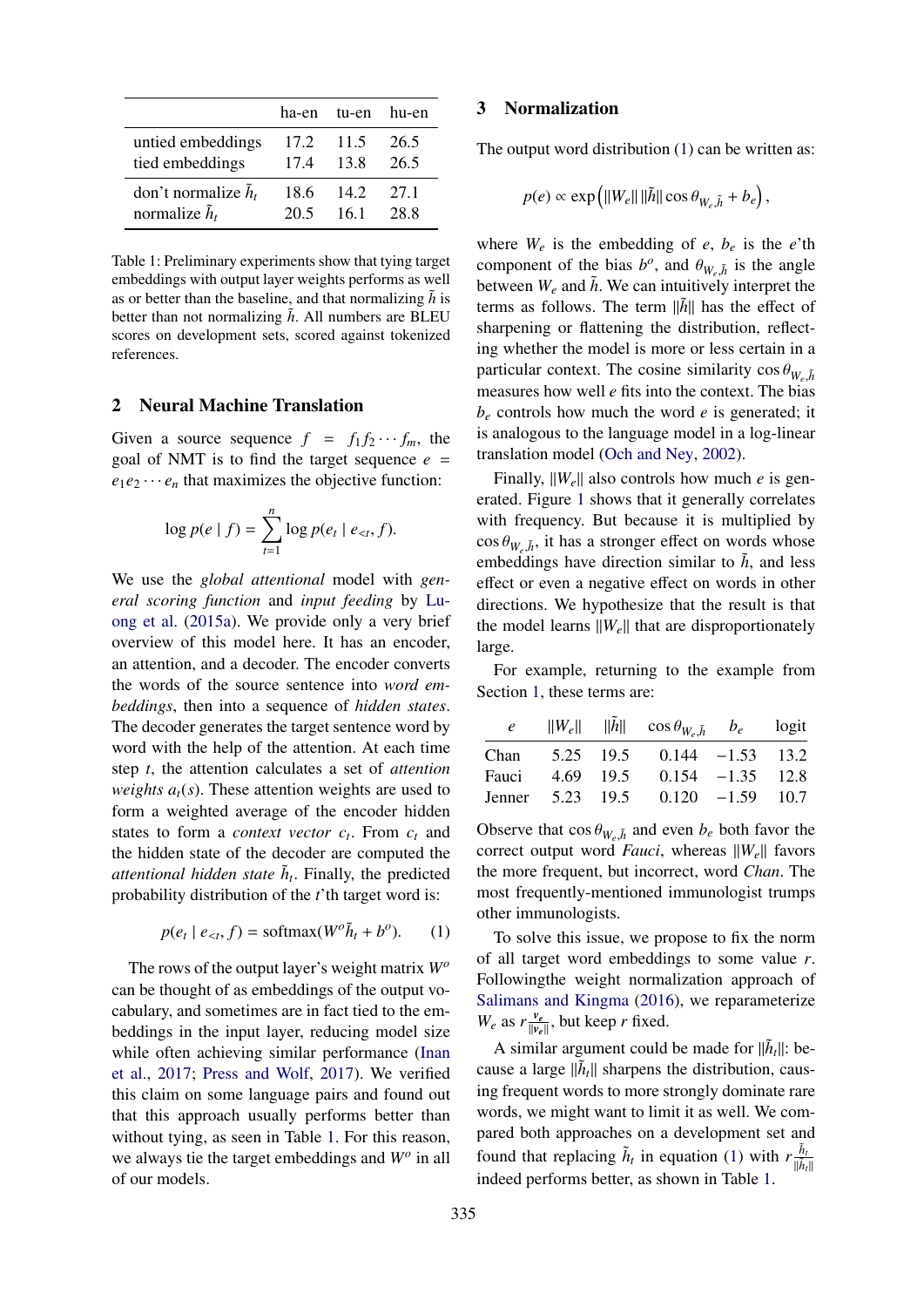

Figure 1: The word embedding norm  $||W_e||$  generally correlates with the frequency of *e*, except for the most frequent words. The bias  $b_e$  has the opposite behavior. The plots show the median and range of bins of size 256.

## 4 Lexical Translation

The attentional hidden state  $\tilde{h}$  contains information not only about the source word(s) corresponding to the current target word, but also the contexts of those source words and the preceding context of the target word. This could make the model prone to generate a target word that fits the context but doesn't necessarily correspond to the source word(s). Count-based statistical models, by contrast, don't have this problem, because they simply don't model any of this context. Arthur et al. (2016) try to alleviate this issue by integrating a count-based lexicon into an NMT system. However, this lexicon must be trained separately using GIZA++ (Och and Ney, 2003), and its parameters form a large, sparse array, which can be difficult to store in GPU memory.

We propose instead to use a simple feedforward neural network (FFNN) that is trained jointly with the rest of the NMT model to generate a target word based directly on the source word(s). Let *f<sup>s</sup>*  $(s = 1, \ldots, m)$  be the embeddings of the source words. We use the attention weights to form a

|              | tokens<br>$\times 10^6$ | vocab<br>$\times 10^3$ | layers<br>num/size |
|--------------|-------------------------|------------------------|--------------------|
| ta-en        | 0.2/0.1                 | 4.0/3.4                | 1/512              |
| ur-en        | 0.2/0.2                 | 4.2/4.2                | 1/512              |
| ha-en        | 0.8/0.8                 | 10.6/10.4              | 2/512              |
| tu-en        | 0.8/1.1                 | 21.1/13.3              | 2/512              |
| uz-en        | 1.5/1.9                 | 29.8/17.4              | 2/512              |
| hu-en        | 2.0/2.3                 | 27.3/15.7              | 2/512              |
| en-vi        | 2.1/2.6                 | 17.0/7.7               | 2/512              |
| en-ja (BTEC) | 3.6/5.0                 | 17.8/21.8              | 4/768              |
| en-ja (KFTT) | 7.8/8.0                 | 48.2/49.1              | 4/768              |

Table 2: Statistics of data and models: effective number of training source/target tokens, source/target vocabulary sizes, number of hidden layers and number of units per layer.

weighted average of the embeddings (not the hidden states, as in the main model) to give an average source-word embedding at each decoding time step *t*:

$$
f_t^{\ell} = \tanh \sum_s a_t(s) f_s.
$$

Then we use a one-hidden-layer FFNN with skip connections (He et al., 2016):

$$
h_t^{\ell} = \tanh(Wf_t^{\ell}) + f_t^{\ell}
$$

and combine its output with the decoder output to get the predictive distribution over output words at time step *t*:

$$
p(y_t | y_{< t}, x) = \text{softmax}(W^o \tilde{h}_t + b^o + W^{\ell} h^{\ell}_t + b^{\ell}).
$$

For the same reasons that were given in Section 3 for normalizing  $\tilde{h}_t$  and the rows of  $W_t^o$ , we normalize  $h_t^{\ell}$  and the rows of  $W^{\ell}$  as well. Note, however, that we do not tie the rows of  $W^{\ell}$  with the word embeddings; in preliminary experiments, we found this to yield worse results.

## 5 Experiments

We conducted experiments testing our normalization approach and our lexical model on eight language pairs using training data sets of various sizes. This section describes the systems tested and our results.

#### 5.1 Data

We evaluated our approaches on various language pairs and datasets: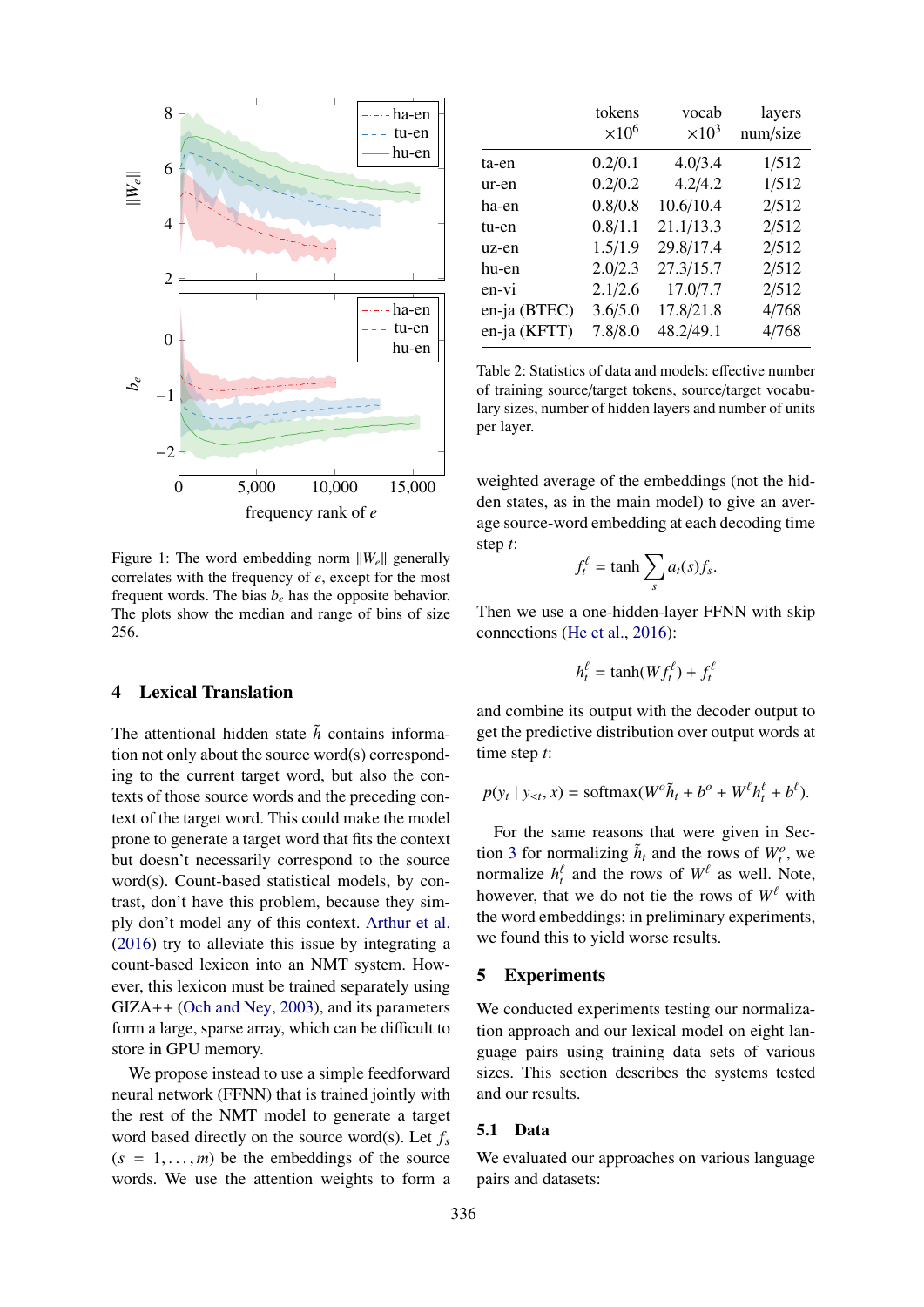- Tamil (ta), Urdu (ur), Hausa (ha), Turkish (tu), and Hungarian (hu) to English (en), using data from the LORELEI program.
- English to Vietnamese (vi), using data from the IWSLT 2015 shared task.<sup>2</sup>
- To compare our approach with that of Arthur et al. (2016), we also ran on their English to Japanese (ja) KFTT and BTEC datasets.<sup>3</sup>

We tokenized the LORELEI datasets using the default Moses tokenizer, except for Urdu-English, where the Urdu side happened to be tokenized using Morfessor FlatCat ( $w = 0.5$ ). We used the preprocessed English-Vietnamese and English-Japanese datasets as distributed by Luong et al., and Arthur et al., respectively. Statistics about our data sets are shown in Table 2.

## 5.2 Systems

We compared our approaches against two baseline NMT systems:

**untied**, which does not tie the rows of  $W<sub>o</sub>$  to the target word embeddings, and

tied, which does.

In addition, we compared against two other baseline systems:

Moses: The Moses phrase-based translation system (Koehn et al., 2007), trained on the same data as the NMT systems, with the same maximum sentence length of 50. No additional data was used for training the language model. Unlike the NMT systems, Moses used the full vocabulary from the training data; unknown words were copied to the target sentence.

Arthur: Our reimplementation of the discrete lexicon approach of Arthur et al. (2016). We only tried their auto lexicon, using GIZA++ (Och and Ney, 2003), integrated using their bias approach. Note that we also tied embedding as we found it also helped in this case.

Against these baselines, we compared our new systems:

fixnorm: The normalization approach described in Section 3.

fixnorm+lex: The same, with the addition of the lexical translation module from Section 4.

## 5.3 Details

Model For all NMT systems, we fed the source sentences to the encoder in reverse order during both training and testing, following Luong et al. (2015a). Information about the number and size of hidden layers is shown in Table 2. The word embedding size is always equal to the hidden layer size.

Following common practice, we only trained on sentences of 50 tokens or less. We limited the vocabulary to word types that appear no less than 5 times in the training data and map the rest to UNK. For the English-Japanese and English-Vietnamese datasets, we used the vocabulary sizes reported in their respective papers (Arthur et al., 2016; Luong and Manning, 2015).

For **fixnorm**, we tried  $r \in \{3, 5, 7\}$  and selected the best value based on the development set performance, which was  $r = 5$  except for English-Japanese (BTEC), where  $r = 7$ . For fixnorm+lex, because  $W_s \tilde{h}_t + W^{\ell} h_t^{\ell}$  takes on values in  $[-2r^2, 2r^2]$ , we reduced our candidate *r* values by roughly a factor of  $\sqrt{2}$ , to *r* ∈ {2, 3.5, 5}. A radius *r* = 3.5 seemed to work the best for all language pairs.

Training We trained all NMT systems with Adadelta (Zeiler, 2012). All parameters were initialized uniformly from [−0.01, 0.01]. When a gradient's norm exceeded 5, we normalized it to 5. We also used dropout on non-recurrent connections only (Zaremba et al., 2014), with probability 0.2. We used minibatches of size 32. We trained for 50 epochs, validating on the development set after every epoch, except on English-Japanese, where we validated twice per epoch. We kept the best checkpoint according to its BLEU on the development set.

Inference We used beam search with a beam size of 12 for translating both the development and test sets. Since NMT often favors short translations (Cho et al., 2014), we followed Wu et al. (2016) in using a modified score  $s(e | f)$  in place of log-probability:

$$
s(e \mid f) = \frac{\log p(e \mid f)}{lp(e)}
$$

$$
lp(e) = \frac{(5 + |e|)^{\alpha}}{(5 + 1)^{\alpha}}
$$

We set  $\alpha = 0.8$  for all of our experiments.

Finally, we applied a postprocessing step to replace each UNK in the target translation with the

 $^{2}$ https://nlp.stanford.edu/projects/nmt/

<sup>3</sup>http://isw3.naist.jp/~philip-a/emnlp2016/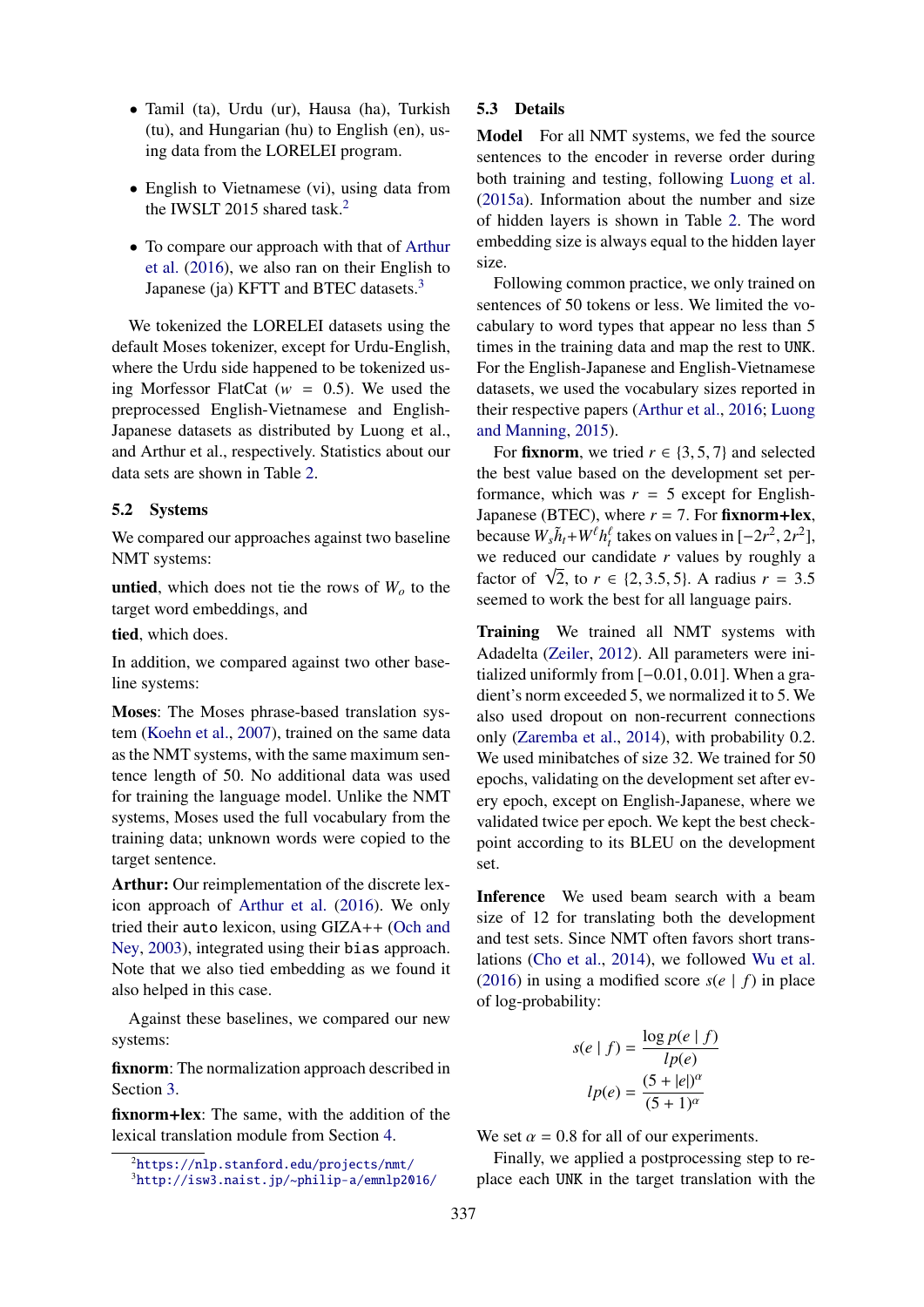source word with the highest attention score (Luong et al., 2015b).

Evaluation For translation into English, we report case-sensitive NIST BLEU against detokenized references. For English-Japanese and English-Vietnamese, we report tokenized, casesensitive BLEU following Arthur et al. (2016) and Luong and Manning (2015). We measure statistical significance using bootstrap resampling (Koehn, 2004).

#### 6 Results and Analysis

#### 6.1 Overall

Our results are shown in Table 3. First, we observe, as has often been noted in the literature, that NMT tends to perform poorer than PBMT on low resource settings (note that the rows of this table are sorted by training data size).

Our fixnorm system alone shows large improvements (shown in parentheses) relative to tied. Integrating the lexical module (fixnorm+lex) adds in further gains. Our fixnorm+lex models surpass Moses on all tasks except Urdu- and Hausa-English, where it is 1.6 and 0.7 BLEU short respectively.

The method of Arthur et al. (2016) does improve over the baseline NMT on most language pairs, but not by as much and as consistently as our models, and often not as well as Moses. Unfortunately, we could not replicate their approach for English-Japanese (KFTT) because the lexical table was too large to fit into the computational graph.

For English-Japanese (BTEC), we note that, due to the small size of the test set, all systems except for Moses are in fact not significantly different from **tied** ( $p > 0.01$ ). On all other tasks, however, our systems significantly improve over tied ( $p < 0.01$ ).

### 6.2 Impact on translation

In Table 4, we show examples of typical translation mistakes made by the baseline NMT systems. In the Uzbek example (top), untied and tied have confused *34* with UNK and *700*, while in the Turkish one (middle), they incorrectly output other proper names, *Afghan* and *Myanmar*, for the proper name *Kenya*. Our systems, on the other hand, translate these words correctly.

The bottom example is the one introduced in Section 1. We can see that our **fixnorm** approach

does not completely solve the mistranslation issue, since it translates *Entoni Fauchi* to UNK UNK (which is arguably better than *James Chan*). On the other hand, fixnorm+lex gets this right. To better understand how the lexical module helps in this case, we look at the top five translations for the word *Fauci* in fixnorm+lex:

| e          |       | $\cos \theta_{W_e, \tilde{h}} \cos \theta_{W_e, h_l}$ $b_e + b_e^l$ logit |         |        |
|------------|-------|---------------------------------------------------------------------------|---------|--------|
| Fauci      | 0.522 | 0.762                                                                     | $-8.71$ | 7.0    |
| <b>UNK</b> | 0.566 | $-0.009$                                                                  | $-1.25$ | 5.6    |
| Anthony    | 0.263 | 0.644                                                                     | $-8.70$ | 2.4    |
| Ahmedova   | 0.555 | 0.173                                                                     | $-8.66$ | 0.3    |
| Chan       | 0.546 | $0.150 - 8.73$                                                            |         | $-0.2$ |

As we can see, while  $\cos \theta_{W_e, \tilde{h}}$  might still be confused between similar words,  $\cos \theta_{W_e^l, h_l}$  significantly favors *Fauci*.

#### 6.3 Alignment and unknown words

Both our baseline NMT and fixnorm models suffer from the problem of shifted alignments noted by Koehn and Knowles (2017). As seen in Figure 2a and 2b, the alignments for those two systems seem to shift by one word to the left (on the source side). For example, *nói* should be aligned to *said* instead of *Telekom*, and so on. Although this is not a problem *per se*, since the decoder can decide to attend to any position in the encoder states as long as the state at that position holds the information the decoder needs, this becomes a real issue when we need to make use of the alignment information, as in unknown word replacement (Luong et al., 2015b). As we can see in Figure 2, because of the alignment shift, both tied and fixnorm incorrectly replace the two unknown words (in bold) with *But Deutsche* instead of *Deutsche Telekom*. In contrast, under fixnorm+lex and the model of Arthur et al. (2016), the alignment is corrected, causing the UNKs to be replaced with the correct source words.

## 6.4 Impact of *r*

The single most important hyper-parameter in our models is *r*. Informally speaking, *r* controls how much surface area we have on the hypersphere to allocate to word embeddings. To better understand its impact, we look at the training perplexity and dev BLEUs during training with different values of *r*. Table 6 shows the train perplexity and best tokenized dev BLEU on Turkish-English for fixnorm and fixnorm+lex with different values of *r*. As we can see, a smaller *r* results in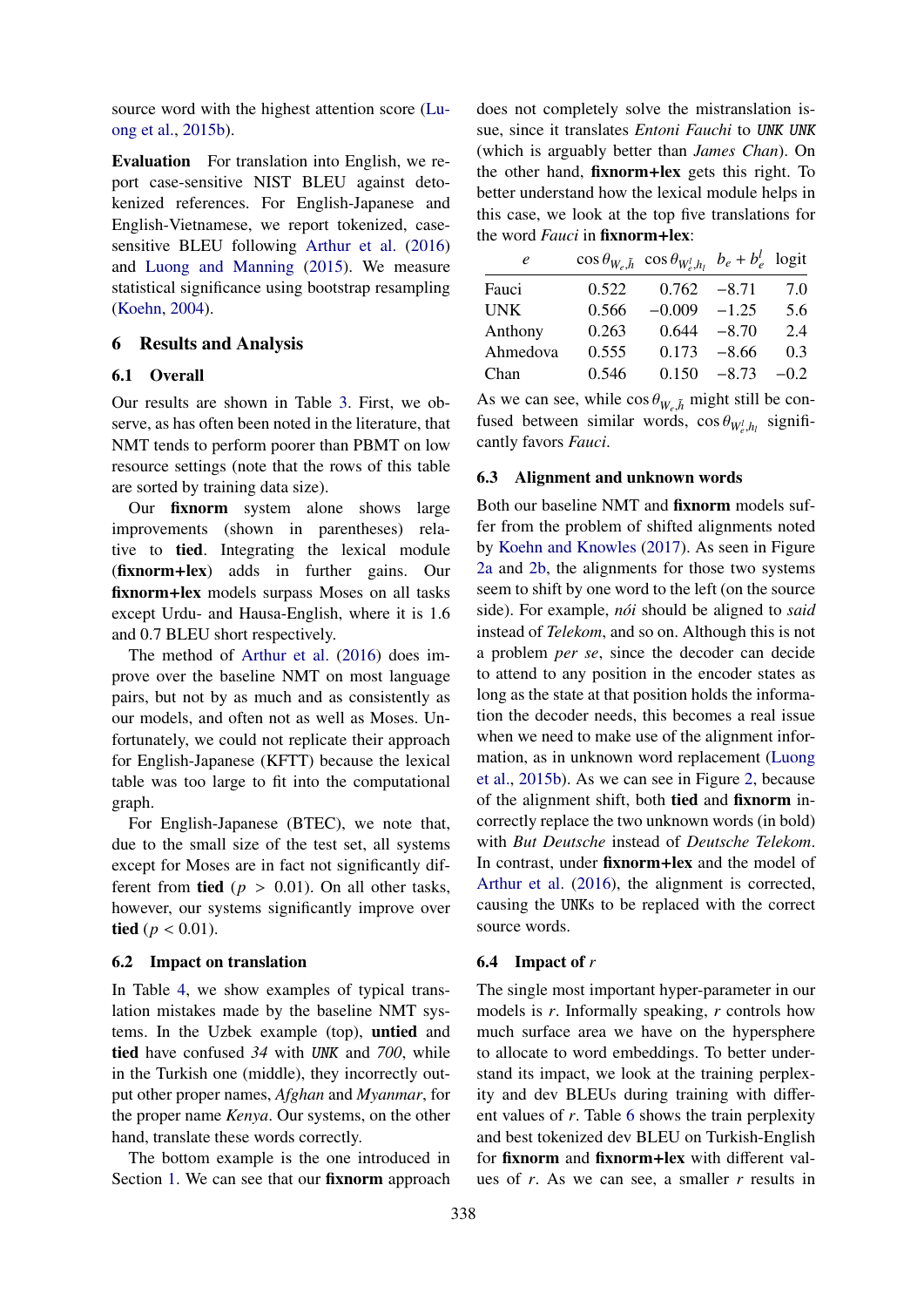|                | untied | tied | fixnorm                                                                                         | fixnorm+lex | <b>Moses</b>                                            | Arthur                                                       |
|----------------|--------|------|-------------------------------------------------------------------------------------------------|-------------|---------------------------------------------------------|--------------------------------------------------------------|
| ta-en          | 10.3   | 11.1 | $14 (+2.9)$                                                                                     |             | 15.3 $(+4.2)$ 10.5 $(-0.6)$ 14.1 $(+3.0)$               |                                                              |
| ur-en          | 7.9    | 10.7 | $12 (+1.3)$                                                                                     |             | 13 $(+2.3)$ 14.6 $(+3.9)$ 12.5 $(+1.8)$                 |                                                              |
| ha-en          | 16.0   | 16.6 |                                                                                                 |             | $20 (+3.4)$ $21.5$ $(+4.9)$ $22.2 (+5.6)$ $18.7 (+2.1)$ |                                                              |
| tu-en          | 12.2   | 12.6 |                                                                                                 |             | $16.4 (+3.8)$ 19.1 $(+6.5)$ 18.1 $(+5.5)$ 16.3 $(+3.7)$ |                                                              |
| uz-en          | 14.9   | 15.7 |                                                                                                 |             | $18.2 (+2.5)$ $19.3 (+3.6)$ $17.2 (+1.5)$ $17.1 (+1.4)$ |                                                              |
| hu-en          | 21.6   | 23.0 |                                                                                                 |             |                                                         | 24.0 (+1.0) 25.3 (+2.3) 21.3 (-1.7) 22.7 (-0.3) <sup>†</sup> |
| en-vi          | 25.1   | 25.3 |                                                                                                 |             | $26.8 (+1.5)$ 27 $(+1.7)$ 26.7 $(+1.4)$ 26.2 $(+0.9)$   |                                                              |
| en-ja $(BTEC)$ |        |      | 51.2 53.7 52.9 $(-0.8)^{\dagger}$ 51.3 $(-2.6)^{\dagger}$ 46.8 $(-6.9)$ 52.4 $(-1.3)^{\dagger}$ |             |                                                         |                                                              |
| en-ja (KFTT)   | 24.1   |      | $24.5$ $26.1$ (+1.6) $26.2$ (+1.7) $21.7$ (-2.8) -                                              |             |                                                         |                                                              |

Table 3: Test BLEU of all models. Differences shown in parentheses are relative to **tied**, with a dagger (†) indicating an *insignificant* difference in BLEU (*p* > 0.01). While the method of Arthur et al. (2016) does not always help, fixnorm and fixnorm+lex consistently achieve significant improvements over tied ( $p < 0.01$ ) except for English-Japanese (BTEC). Our models also outperform the method of Arthur et al. on all tasks and outperform Moses on all tasks but Urdu-English and Hausa-English.

| input       | Dushanba kuni Hindistonda kamida 34 kishi halok bo'lgani xabar qilindi.   |
|-------------|---------------------------------------------------------------------------|
| reference   | At least 34 more deaths were reported Monday in India.                    |
| untied      | At least UNK people have died in India on Monday.                         |
| tied        | It was reported that at least 700 people died in Monday.                  |
| fixnorm     | At least 34 people died in India on Monday.                               |
| fixnorm+lex | At least 34 people have died in India on Monday.                          |
| input       | Yarın <b>Kenya'da</b> bir yardım konferansı düzenlenecek.                 |
| reference   | Tomorrow a conference for aid will be conducted in <b>Kenya</b> .         |
| untied      | Tomorrow there will be an <b>Afghan</b> relief conference.                |
| tied        | Tomorrow there will be a relief conference in <b>Myanmar</b> .            |
| fixnorm     | Tomorrow it will be a aid conference in <b>Kenya</b> .                    |
| fixnorm+lex | Tomorrow there will be a relief conference in <b>Kenya</b> .              |
| input       | Ammo muammolar hali ko'p, deydi amerikalik olim <b>Entoni Fauchi</b> .    |
| reference   | But still there are many problems, says American scientist Anthony Fauci. |
| untied      | But there is still a lot of problems, says James Chan.                    |
| tied        | However, there is still a lot of problems, says American scientists.      |
| fixnorm     | But there is still a lot of problems, says American scientist UNK UNK.    |
| fixnorm+lex | But there are still problems, says American scientist Anthony Fauci.      |

Table 4: Example translations, in which untied and tied generate incorrect, but often semantically related, words, but fixnorm and/or fixnorm+lex generate the correct ones.

| hu-en | 244<br>befektetéseinek<br>kutatás-fejlesztésre | 244 (0.599) document (0.005) By (0.003) by (0.002) offices (0.001)<br>investments $(0.151)$ investment $(0.017)$ Investments $(0.015)$ all $(0.012)$ investing $(0.003)$<br>research $(0.227)$ Research $(0.040)$ Development $(0.014)$ researchers $(0.008)$ development $(0.007)$       |
|-------|------------------------------------------------|-------------------------------------------------------------------------------------------------------------------------------------------------------------------------------------------------------------------------------------------------------------------------------------------|
| tu-en | ifade<br>cumhurbaskanı<br>Göstericiler         | expression $(0.109)$ expressed $(0.061)$ express $(0.056)$ speech $(0.024)$ expresses $(0.020)$<br>President (0.573) president (0.030) Republic (0.027) Vice (0.010) Abdullah (0.008)<br>protesters $(0.115)$ demonstrators $(0.050)$ Protesters $(0.033)$ UNK $(0.004)$ police $(0.003)$ |
| ha-en | 63<br>Wayoyin<br>manzonsa                      | (0.469) cholera (0.003) EOS (0.001) UNK (0.001) It (0.001)<br>phones $(0.414)$ wires $(0.097)$ mobile $(0.088)$ cellular $(0.064)$ cell $(0.061)$<br>Prophet $(0.080)$ His $(0.041)$ Messenger $(0.015)$ prophet $(0.010)$ his $(0.009)$                                                  |

Table 5: Top five translations for some entries of the lexical tables extracted from fixnorm+lex. Probabilities are shown in parentheses.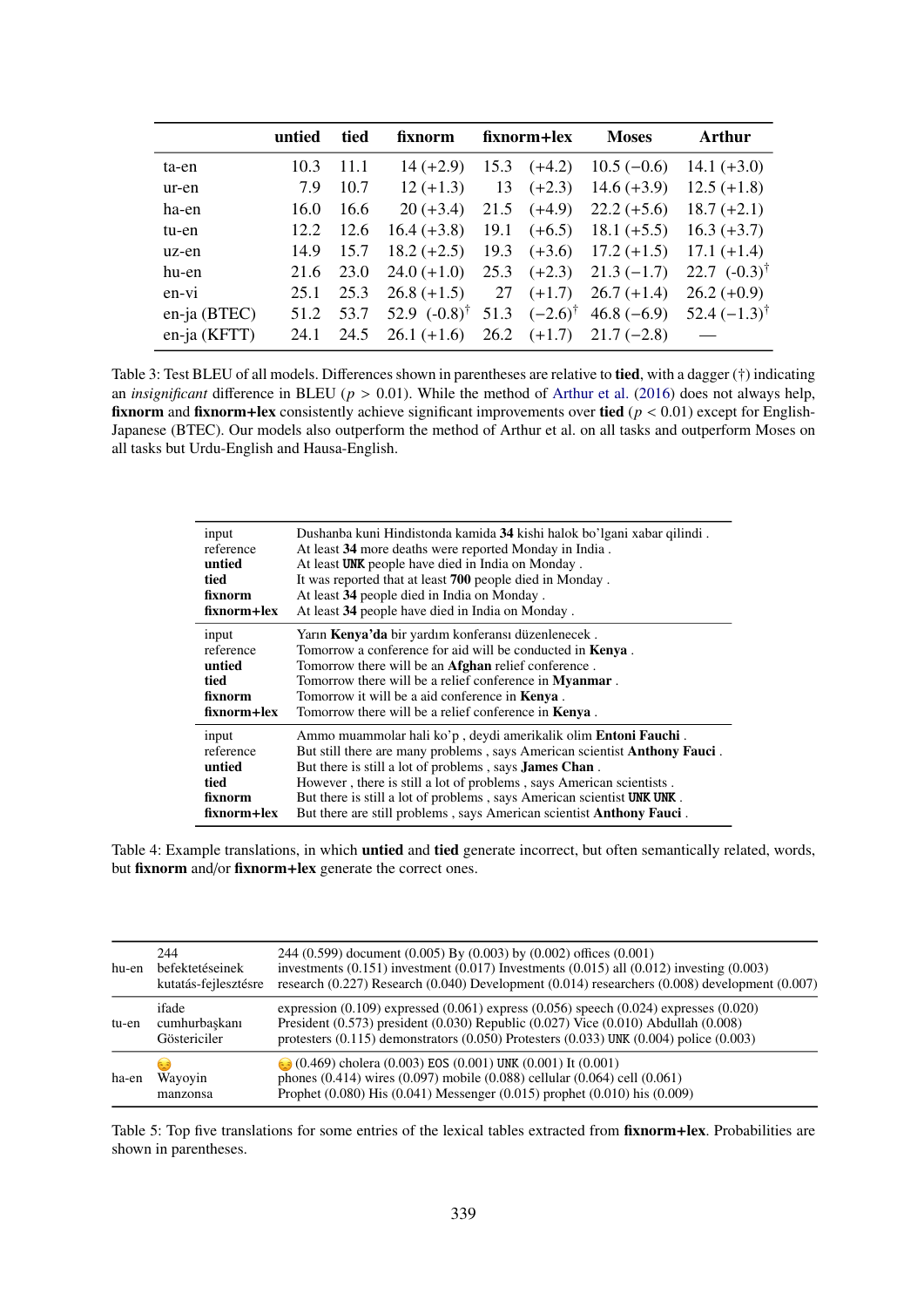

Figure 2: While the tied and fixnorm systems shift attention to the left one word (on the source side), our fixnorm+lex model and that of Arthur et al. (2016) put it back to the correct position, improving unknown-word replacement for the words *Deutsche Telekom*. Columns are source (English) words and rows are target (Vietnamese) words. Bolded words are unknown.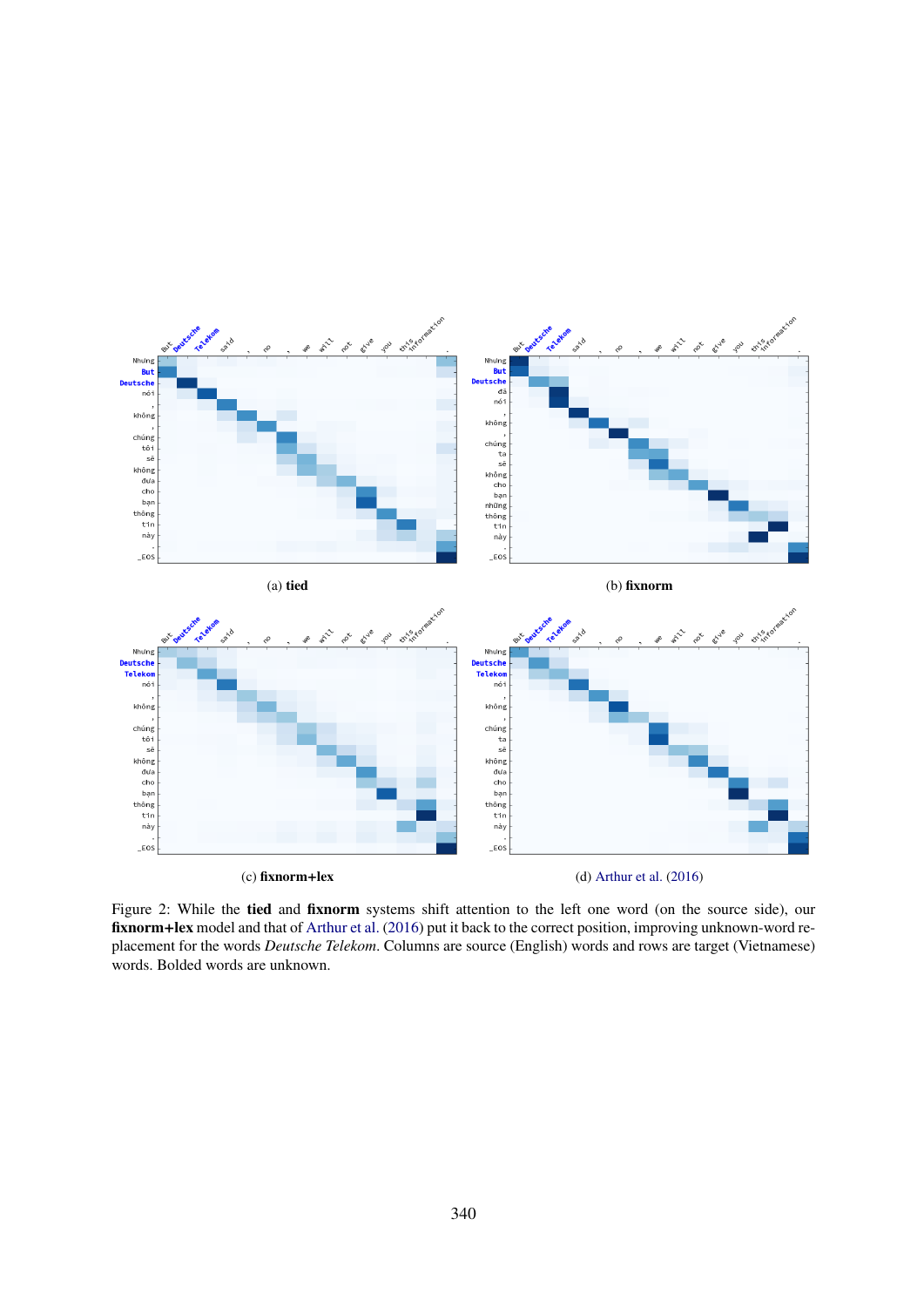| system      | train ppl<br>r        |     | dev BLEU |
|-------------|-----------------------|-----|----------|
|             | 3                     | 3.9 | 13.6     |
| fixnorm     | 5                     | 2.5 | 16.1     |
|             |                       | 2.3 | 14.4     |
|             | $\mathcal{D}_{\cdot}$ | 4.2 | 12.3     |
| fixnorm+lex | 3.5                   | 2.0 | 17.5     |
|             |                       | 1.4 | 16.0     |

Table 6: When  $r$  is too small, high train perplexity and low dev BLEU indicate underfitting; when *r* is too large, low train perplexity and low dev BLEU indicate overfitting.

worse training perplexity, indicating underfitting, whereas if *r* is too large, the model achieves better training perplexity but decrased dev BLEU, indicating overfitting.

### 6.5 Lexicon

One byproduct of lex is the lexicon, which we can extract and examine simply by feeding each source word embedding to the FFNN module and calculating  $p^{\ell}(y) = \text{softmax}(W^{\ell}h^{\ell} + b_{\ell})$ . In Table 5, we show the top translations for some entries in the lexicons extracted from fixnorm+lex for Hungarian, Turkish, and Hausa-English. As expected, the lexical distribution is sparse, with a few top translations accounting for the most probability mass.

## 6.6 Byte Pair Encoding

Byte-Pair-Encoding (BPE) (Sennrich et al., 2016) is commonly used in NMT to break words into word-pieces, improving the translation of rare words. For this reason, we reran our experiments using BPE on the LORELEI and English-Vietnamese datasets. Additionally, to see if our proposed methods work in high-resource scenarios, we run on the WMT 2014 English-German (en-de) dataset,<sup>4</sup> using *newstest2013* as the development set and reporting tokenized, case-sensitive BLEU on *newstest2014* and *newstest2015*.

We validate across different numbers of BPE operations; specifically, we try {1k, 2k, 3k} merge operations for ta-en and ur-en due to their small sizes, {10k, 12k, 15k} for the other LORELEI datasets and en-vi, and 32k for en-de. Using BPE results in much smaller vocabulary sizes, so we do not apply a vocabulary cut-off. Instead, we train on

an additional copy of the training data in which all types that appear once are replaced with UNK, and halve the number of epochs accordingly. Our models, training, and evaluation processes are largely the same, except that for en-de, we use a 4-layer decoder and 4-layer bidirectional encoder (2 layers for each direction).

Table 7 shows that our proposed methods also significantly improve the translation when used with BPE, for both high and low resource language pairs. With BPE, we are only behind Moses on Urdu-English.

### 7 Related Work

The closest work to our **lex** model is that of Arthur et al. (2016), which we have discussed already in Section 4. Recent work by Liu et al. (2016) has very similar motivation to that of our fixnorm model. They reformulate the output layer in terms of directions and magnitudes, as we do here. Whereas we have focused on the magnitudes, they focus on the directions, modifying the loss function to try to learn a classifier that separates the classes' directions with something like a margin. Wang et al. (2017a) also make the same observation that we do for the fixnorm model, but for the task of face verification.

Handling rare words is an important problem for NMT that has been approached in various ways. Some have focused on reducing the number of UNKs by enabling NMT to learn from a larger vocabulary (Jean et al., 2015; Mi et al., 2016); others have focused on replacing UNKs by copying source words (Gulcehre et al., 2016; Gu et al., 2016; Luong et al., 2015b). However, these methods only help with unknown words, not rare words. An approach that addresses both unknown and rare words is to use subword-level information (Sennrich et al., 2016; Chung et al., 2016; Luong and Manning, 2016). Our approach is different in that we try to identify and address the root of the rare word problem. We expect that our models would benefit from more advanced UNKreplacement or subword-level techniques as well.

Recently, Liu and Kirchhoff (2018) have shown that their baseline NMT system with BPE already outperforms Moses for low-resource translation. However, in their work, they use the Transformer network (Vaswani et al., 2017), which is quite different from our baseline model. It would be interesting to see if our methods benefit the Trans-

<sup>4</sup>https://nlp.stanford.edu/projects/nmt/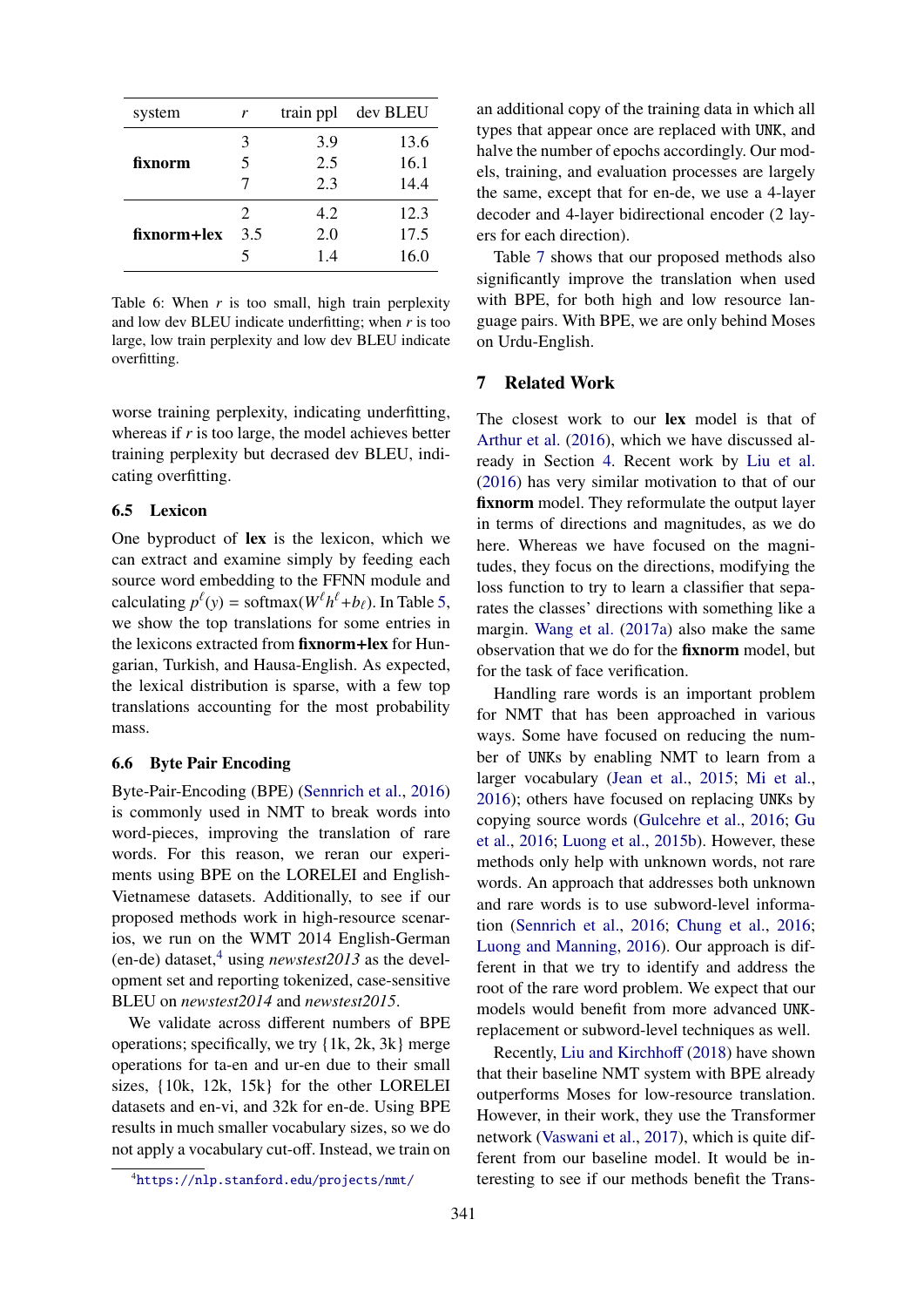|                      | tied | fixnorm       | fixnorm+lex |          |
|----------------------|------|---------------|-------------|----------|
| ta-en                | 13   | $15 (+2.0)$   | 15.9        | $(+2.9)$ |
| ur-en                | 10.5 | $12.3 (+1.8)$ | 13.7        | $(+3.2)$ |
| ha-en                | 18   | $21.7 (+3.7)$ | 22.3        | $(+4.3)$ |
| tu-en                | 19.3 | $21 (+1.7)$   | 22.2        | $(+2.9)$ |
| uz-en                | 18.9 | $19.8 (+0.9)$ | 21          | $(+2.1)$ |
| hu-en                | 25.8 | $27.2 (+1.4)$ | 27.9        | $(+2.1)$ |
| en-vi                | 26.3 | $27.3 (+1.0)$ | 27.5        | $(+1.2)$ |
| en-de (newstest2014) | 19.7 | $22.2 (+2.5)$ | 20.4        | $(+0.7)$ |
| en-de (newstest2015) | 22.5 | $25 (+2.5)$   | 23.2        | $(+0.7)$ |

Table 7: Test BLEU for all BPE-based systems. Our models significantly improve over the baseline ( $p < 0.01$ ) for both high and low resource when using BPE.

former network and other models as well.

### 8 Conclusion

In this paper, we have presented two simple yet effective changes to the output layer of a NMT model. Both of these changes improve translation quality substantially on low-resource language pairs. In many of the language pairs we tested, the baseline NMT system performs poorly relative to phrase-based translation, but our system surpasses it (when both are trained on the same data). We conclude that NMT, equipped with the methods demonstrated here, is a more viable choice for low-resource translation than before, and are optimistic that NMT's repertoire will continue to grow.

# Acknowledgements

This research was supported in part by University of Southern California subcontract 67108176 under DARPA contract HR0011-15-C-0115. Nguyen was supported in part by a fellowship from the Vietnam Education Foundation. We would like to express our great appreciation to Sharon Hu for letting us use her group's GPU cluster (supported by NSF award 1629914), and to NVIDIA corporation for the donation of a Titan X GPU. We also thank Tomer Levinboim for insightful discussions.

#### References

- Philip Arthur, Graham Neubig, and Satoshi Nakamura. 2016. Incorporating discrete translation lexicons into neural machine translation. In *Proc. EMNLP*.
- Dzmitry Bahdanau, Kyunghyun Cho, and Yoshua Bengio. 2015. Neural machine translation by jointly learning to align and translate. In *Proc. ICLR*.
- Kyunghyun Cho, Bart van Merrienboer, Dzmitry Bahdanau, and Yoshua Bengio. 2014. On the properties of neural machine translation: Encoder-decoder approaches. In *Proceedings of SSST-8, Eighth Workshop on Syntax, Semantics and Structure in Statistical Translation*.
- Junyoung Chung, Kyunghyun Cho, and Yoshua Bengio. 2016. A character-level decoder without explicit segmentation for neural machine translation. In *Proc. ACL*.
- Jonas Gehring, Michael Auli, David Grangier, Denis Yarats, and Yann N. Dauphin. 2017. Convolutional sequence to sequence learning. arXiv:1705.03122.
- Jiatao Gu, Zhengdong Lu, Hang Li, and Victor O.K. Li. 2016. Incorporating copying mechanism in sequence-to-sequence learning. In *Proc. ACL*.
- Caglar Gulcehre, Sungjin Ahn, Ramesh Nallapati, Bowen Zhou, and Yoshua Bengio. 2016. Pointing the unknown words. In *Proc. ACL*.
- Kaiming He, Xiangyu Zhang, Shaoqing Ren, and Jian Sun. 2016. Deep residual learning for image recognition. In *Proc. CVPR*.
- Hakan Inan, Khashayar Khosravi, and Richard Socher. 2017. Tying word vectors and word classifiers: A loss framework for language modeling. In *Proc. ICLR*.
- Sébastien Jean, Kyunghyun Cho, Roland Memisevic, and Yoshua Bengio. 2015. On using very large target vocabulary for neural machine translation. In *Proc. ACL-IJCNLP*.
- Marcin Junczys-Dowmunt, Tomasz Dwojak, and Hieu Hoang. 2016. Is neural machine translation ready for deployment? A case study on 30 translation directions. In *Proc. IWSLT*.
- Philipp Koehn. 2004. Statistical significance tests for machine translation evaluation. In *Proc. EMNLP*.